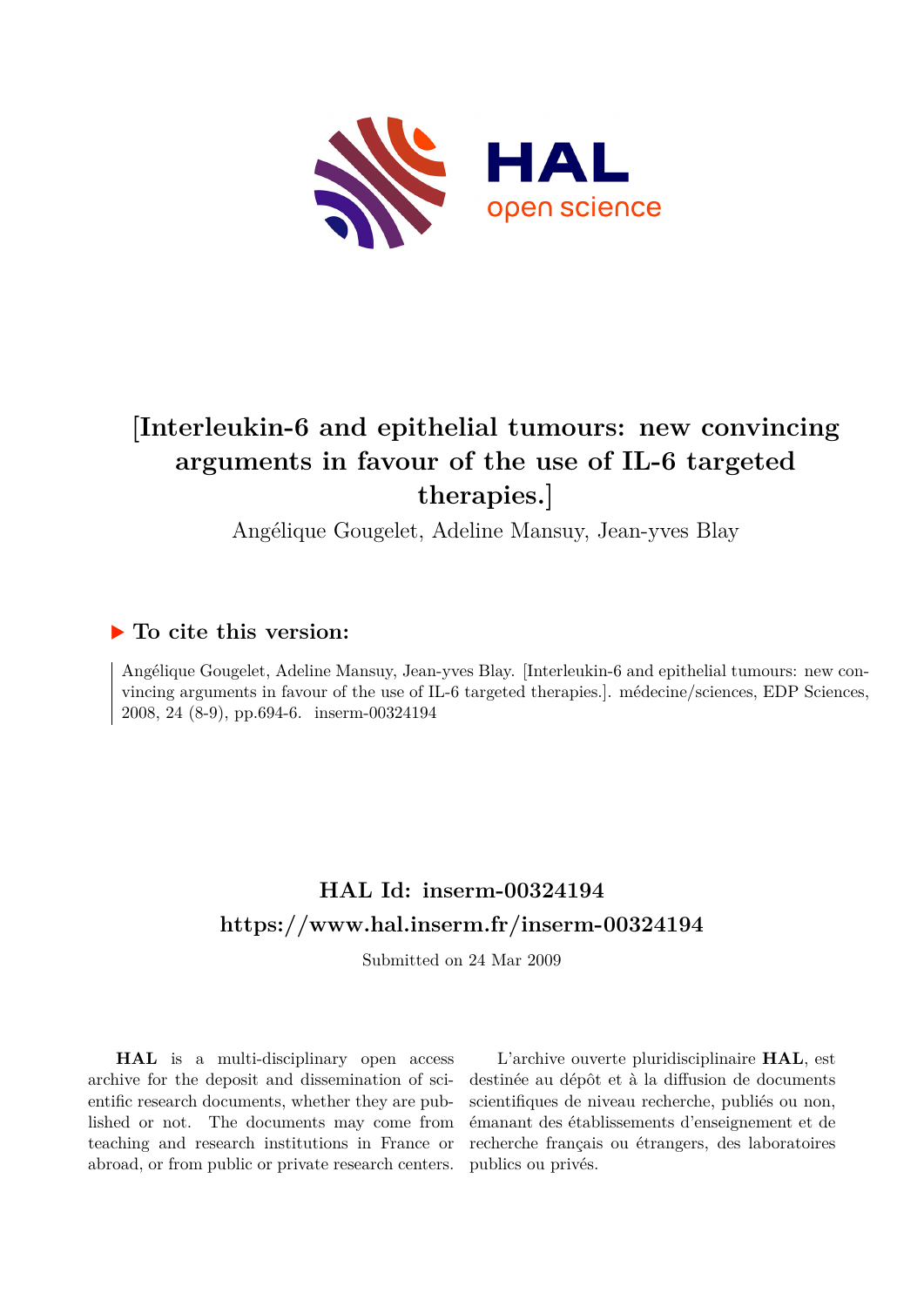

#### **Revue LC 150308**

#### De l'eau au moulin de thérapies ciblant l'interleukine-6 dans les tumeurs épithéliales.

Interleukin-6 and epithelial tumours: new convincing arguments in favour of the use of IL6 targeted therapies.

#### Angélique Gougelet, Adeline Mansuy, Jean-Yves Blay.

L'interleukine 6 (IL-6) est une cytokine multifonctionnelle impliquée dans la réponse immunitaire et inflammatoire, et dans l'hématopoïèse. Elle est également actrice dans la pathogénie des cancers du rein, du sein, du poumon et des hémopathies, contribuant à la progression tumorale. L'IL-6 agit en se liant à son récepteur composé d'une sous-unité de fixation au ligand appelée gp80 et d'une sous-unité transductrice du signal gp130. La fixation du ligand conduit à l'activation par phosphorylation des Janus kinases (JAK) et de gp130, induisant des voies de signalisation (dont la voie STAT, Signal Transducers and Activators of Transcription, voie majoritairement activée) régulant la survie et la prolifération cellulaire [1]. Bien que l'influence de l'IL-6 dans la tumorigenèse soit encore controversée, et probablement liée au contexte cellulaire, des propriétés anti-apoptique et proliférative lui sont généralement attribuées, et la surproduction d'IL-6 chez l'homme a été corrélée à un moins bon pronostic et une moindre réponse aux traitements [2].

#### IL-6, STAT3 et EGFR, un trio mortel dans les cancers du poumon

En particulier, l'IL-6 est un facteur de croissance des cellules cancéreuses rénales et des progéniteurs hématopoïétiques leucémiques via une action intra- ou paracrine [3]. Un taux élevé d'IL-6 est ainsi détecté dans le sérum de patients atteints de cancer du rein, du sein, de l'ovaire ou du poumon [4-5]. Ces derniers mois, deux articles parus dans Journal of Clinical *Investigation* corroborent l'implication de cette cytokine dans l'apparition des cancers du sein et du poumon. Gao et al. s'intéressent à la voie JAK/STAT dans les cancers du poumon « non à petites cellules » (NSCLC). Le rôle central de phospho-STAT3 (pSTAT3) en réponse à l'IL-6 dans le cancer du poumon est un fait bien admis, mais cette étude va plus loin en suggérant que l'hyperphosphorylation de STAT3 observée dans ces cellules est liée à l'activation de la voie IL-6/JAK. En effet, le niveau de phosphorylation de STAT3 est diminué après transfection d'ARN interférents anti-IL-6. Il est également réduit après exposition des cellules à des anticorps anti-IL-6 ou anti-gp130. L'inhibiteur de JAK, P6, diminue pSTAT3 et réduit également la croissance tumorale in vitro et in vivo. L'effet de l'IL-6 se fait selon des mécanismes auto- et paracrines puisque les cellules cancéreuses mammaires MCF-7 10A exposées au milieu de culture des NSCLC, et donc à l'IL-6 qu'elles libèrent, ont un taux accru de pSTAT3. Ce travail suggère surtout que le récepteur à l'EGF (EGFR), hyperactivé dans les NSCLC, serait indirectement impliqué dans la production d'IL-6 par ces cellules. En immunohistochimie, les niveaux d'expression de pSTAT3 et d'EGFR sont fortement corrélés. Plus probant, le sevrage en IL-6 des NSCLC, suivi d'une exposition à l'inhibiteur de l'EGFR, le gefitinib, diminue le niveau de pSTAT3 et la néosynthèse d'IL-6 par répression transcriptionnelle. L'interaction EGFR/IL-6/STAT3 est corroborée dans un autre modèle de cellules cancéreuses, les cellules MCF-7 10A, possédant un faible taux des formes phosphorylées actives d'EGFR et de STAT3. La transfection de AEGFR, forme d'EGFR délétée de l'exon 19 et hyperactive, dans les cellules MCF-7 10A, augmente le taux d'IL-6 et de pSTAT3. La prolifération cellulaire in vitro et la croissance tumorale in vivo de ces cellules s'en trouve accrus.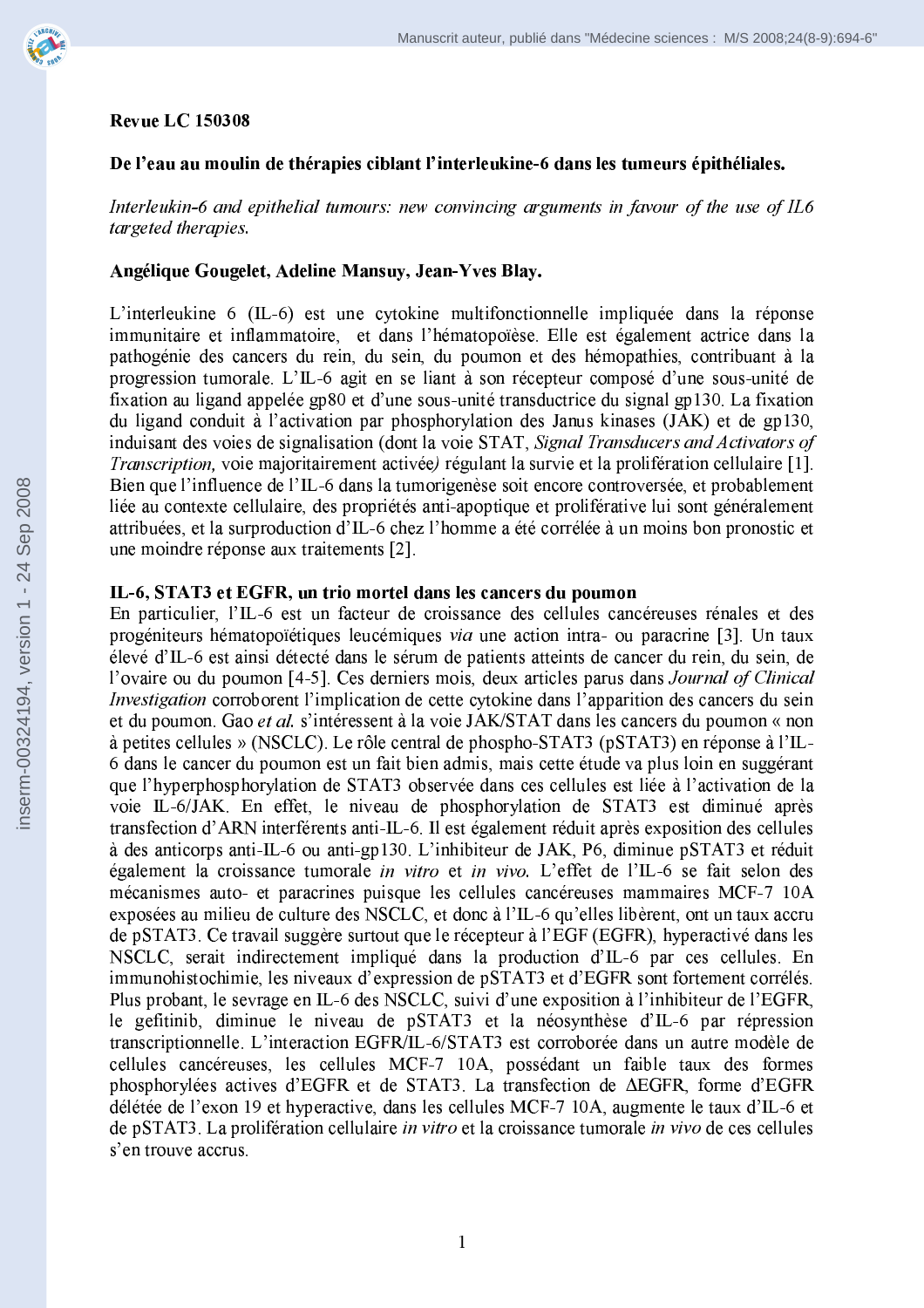Au vu de ce dernier résultat, un tel phénomène dans les cancers du sein est-elle envisageable, d'autant que STAT3 est constitutivement actif dans 50% des cancers mammaires ? De surcroît, l'EGFR est un facteur de mauvais pronostic et ErbB2, membre des EGFR, est amplifié dans un tiers des cas [6]. La réponse semble être positive puisqu'une étude similaire réalisée par cette équipe révèle que P6, en diminuant pSTAT3, inhibe la croissance de cellules de cancer du sein. De plus, des analyses en *tissue microarray* montrent une forte corrélation entre pSTAT3 et IL6. Enfin, une boucle paracrine a été mise en évidence par induction de pSTAT3 dans les cellules MCF-7 10A après exposition au milieu de culture des cellules MCF-7 10A ( $pSTAT3/IL6/EGFR+$ ).

#### IL-6 et Notch dans les cancers mammaires

La voie IL-6/Notch semble aussi impliquée dans la carcinogenèse mammaire. Sansone et al. met en lumière le rôle de l'IL-6 dans l'organisation en acini et l'autorenouvellement des cellules souches cancéreuses (cellules de cancer basal-like ou mammosphères tumorales, formation de sphéroïdes multicellulaires par les cellules souches tumorales extraites et cultivées in vitro) [7]. L'expression d'IL-6 dans les cellules normales, ou, à l'inverse, son inhibition dans les cellules tumorales la surexprimant, mettent en évidence une boucle IL-6induite auto- et paracrine impliquant Notch3, un des quatre récepteurs transmembranaires de la famille Notch contrôlant le devenir cellulaire. En particulier, la surexpression de Notch3 et d'un de ses ligands Jagged1 dans les mammosphères normales et les cellules MCF-7 en réponse à de l'IL-6 exogène aboutit à un taux accru d'anhydrase carbonique IX (CAIX). Cet enzyme, responsable de l'hydratation du CO<sub>2</sub> crée un pH extracellulaire favorable à l'activation des métalloprotéinases matricielles (MMP). De ce fait, la protéine MMP-2 est clivée à un taux plus élevé au niveau de cellules MCF-7 sélectionnées en milieu hypoxique. L'hyperactivation de MMP-2 qui en résulte est corrélée au fort pouvoir invasif de ces cellules, en accord avec leur caractère CD44<sup>+</sup>CD24 en immunohistochimie [8]. A l'heure où l'on cherche un traitement spécifique des carcinomes mammaires « basal like », ainsi qu'une stratégie pour cibler spécifiquement les cellules souches de cancers du sein, cette voie de signalisation IL6-induite offre de potentielles perspectives thérapeutiques.

IL-6, hypoxie, CAIX et invasion soulèvent la question qui des carcinomes pulmonaires ? CAIX étant un facteur de mauvais pronostic et Notch3 étant surexprimé dans un tiers des tumeurs pulmonaires, on peut s'attendre à ce qu'une telle boucle de régulation existe dans les NSCLC. Son interaction avec la voie STAT au niveau des deux types de cancers épithéliaux semble être un sujet d'intérêt. Une étude réalisée par Haruki montre une forte corrélation Notch3/EGFR dans les cellules de cancer pulmonaire, mais surtout, l'inhibition de Notch3 sensibilise ces cellules à l'inhibiteur de l'EGFR AG1478 [9]. De plus, les effecteurs des récepteurs Notch, Hes1 et 5 (hairy enhancer of split), favoriseraient l'interaction JAK/STAT dans des cellules neuroépithéliales [10]. En conclusion, ces articles fournissent de nouveaux arguments en faveur du rôle tumorigène de l'IL-6 et appuient l'utilisation de thérapie ciblant l'IL-6 dans les cancers épithéliaux telle que les anticorps CNTO328 ou Tocilizumab actuellement en phase clinique.

#### Références

1. Heinrich PC, Behrmann I, Muller-Newen G et al. Interleukin-6-type cytokine signalling through the gp130/Jak/TAT pathway. *Biochem. J.* 1998; 334: 297-314.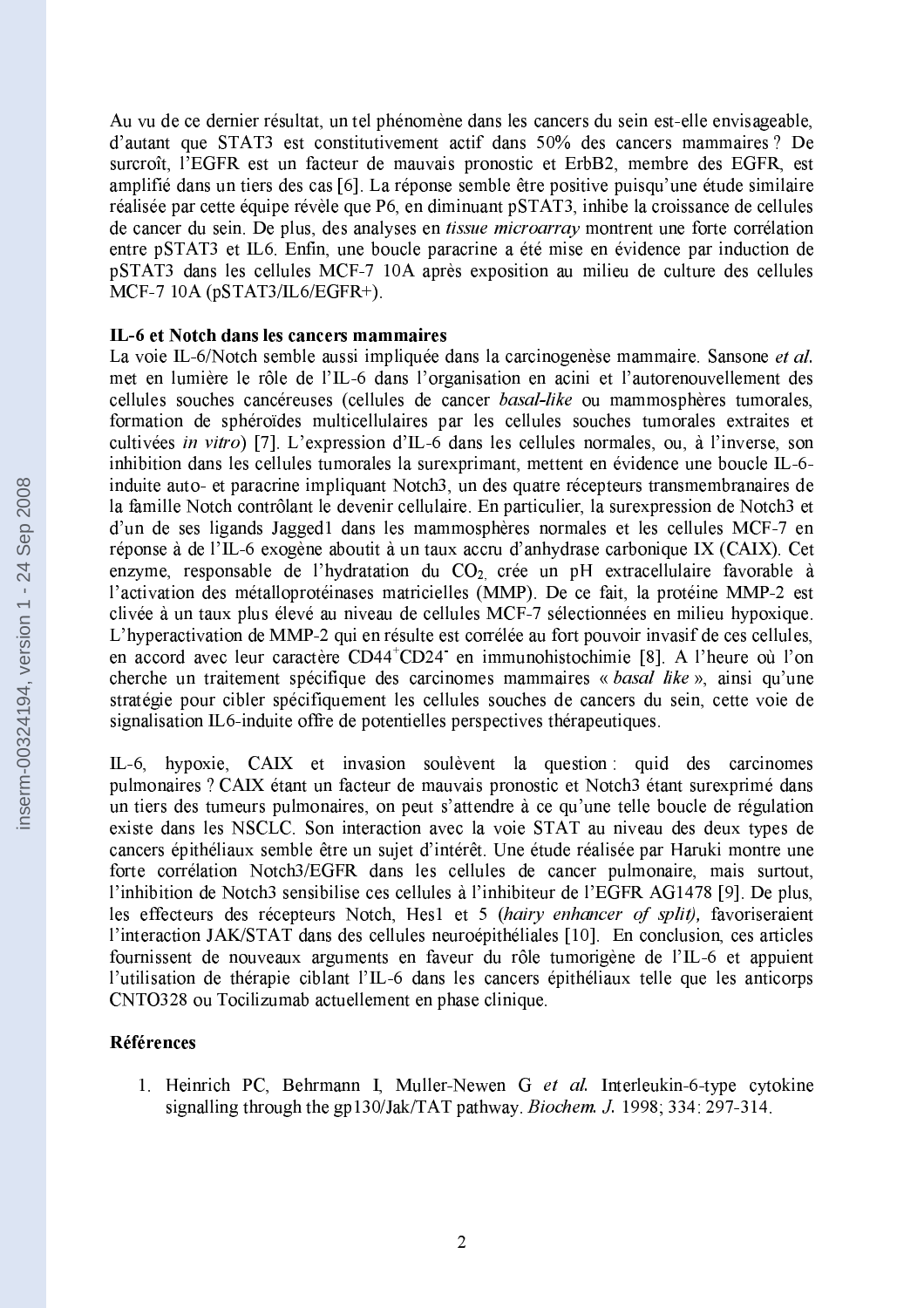- 2. Bachelot T, Ray-Coquard I, Menetrier-Caux C et al. Prognostic value of serum levels of interleukin 6 and of serum and plasma levels of vascular endothelial growth factor in hormone-refractory metastatic breast cancer patients. Br J Cancer 2003; 88: 1721-6.
- 3. Alberti L, Thomachot MC, Bachelot T et al. IL-6 as an intracrine growth factor for renal carcinoma cell lines. Int. J. Cancer 2004; 111: 653-61.
- 4. Blay JY, Rossi JF, Wijdenes J et al. Role of interleukin-6 in the paraneoplastic inflammatory syndrome associated with renal-cell carcinoma. Int. J. Cancer 1997; 72: 424-30.
- 5. Zhang GJ, Adachi I. Serum interleukin-6 levels correlate to tumour progression and prognosis in metastatic breast carcinoma. Anticancer Res. 1999; 19: 1427-32.
- 6. Wakeling AE. Inhibitors of growth factor signalling. *Endocr Relat Cancer* 2005; Suppl 1: S183-7. Review.
- 7. Ginestier C, Korkaya H, Dontu G et al. The cancer stem cell: the breast cancer driver. Med. Sci. 2007; 23: 1133-9.
- 8. Sheridan C, Kishimoto H, Fuchs RK et al. CD44+/CD24- breast cancer cells exhibit enhanced invasive properties: an early step necessary for metastasis. *Breast Cancer* Res. 2006; 8: R59.
- 9. Haruki N, Kawaguchi KS, Eichenberger S et al. Dominant-negative Notch3 receptor inhibits mitogen-activated protein kinase pathway and the growth of human lung cancers. Cancer Res. 2005; 65: 3555-61.
- 10. Kamakura S, Oishi K, Yoshimatsu T et al. Hes binding to STAT3 mediates crosstalk between Notch and JAK-STAT signalling. Nat Cell Biol. 2004; 6: 547-54.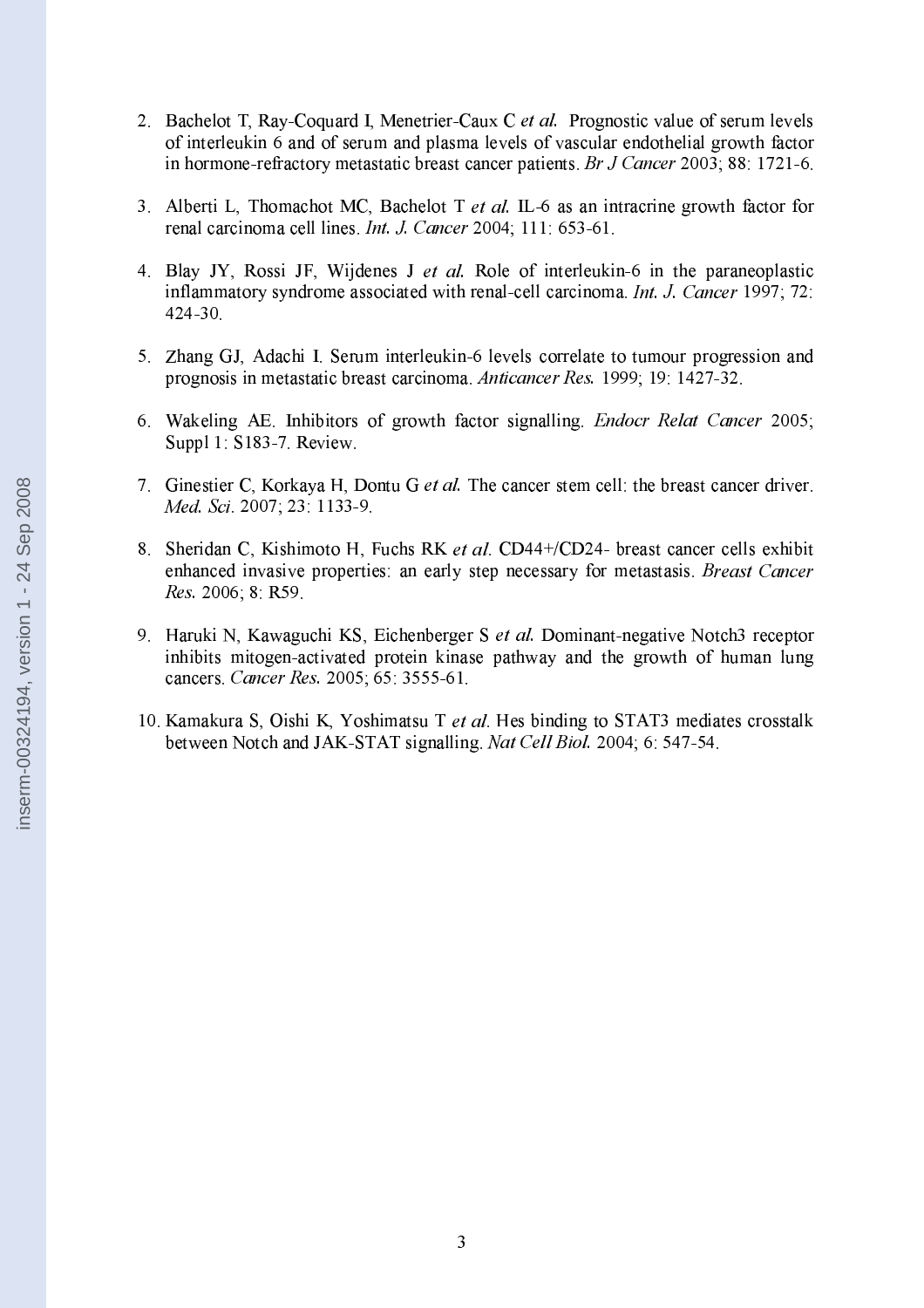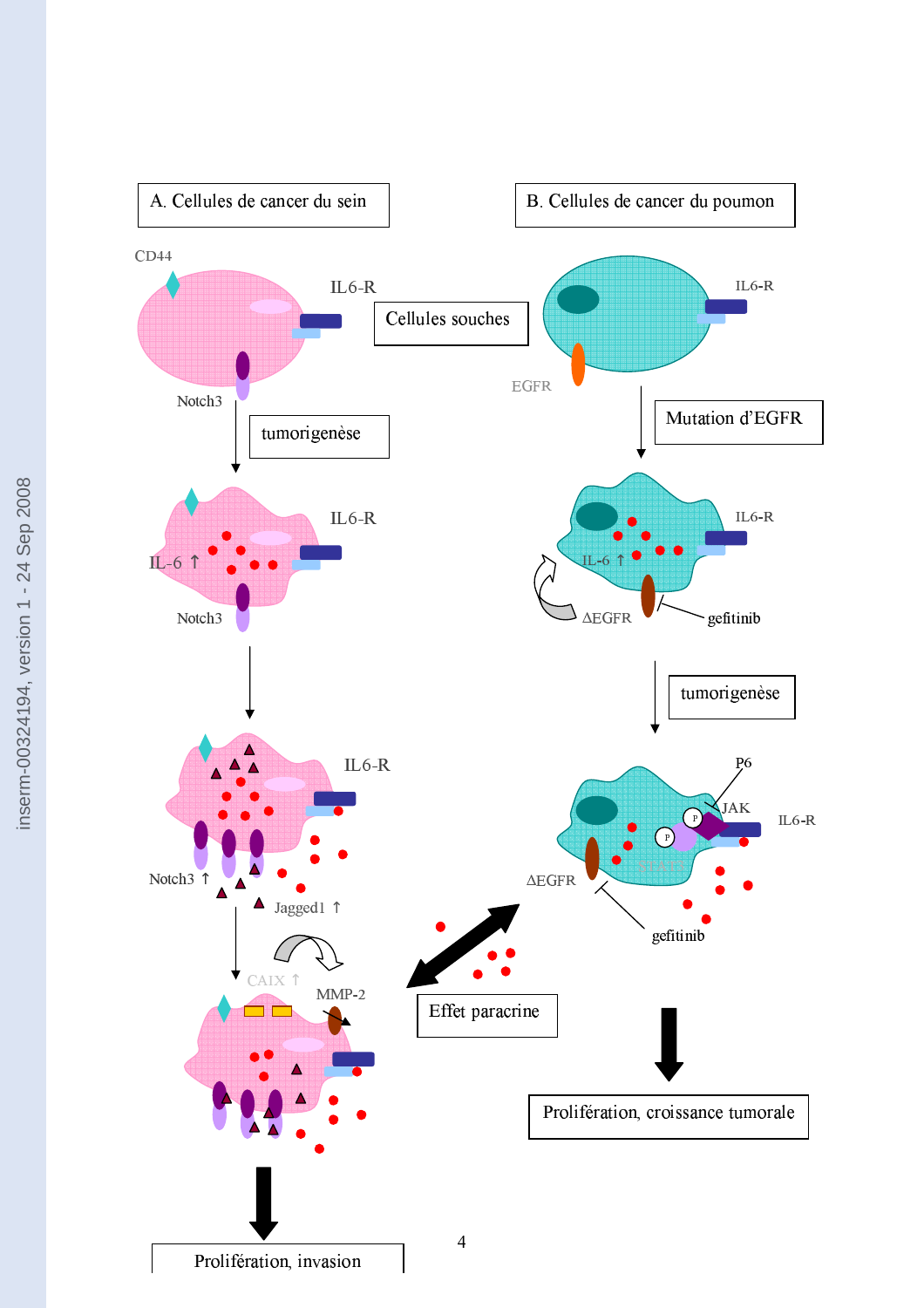#### Figure 1 : L'IL6, facteur tumorigène autocrine et paracrine des cancers épithéliaux.

- A. La dérégulation du processus d'autorenouvellement des cellules souches de la glande mammaire conduit à l'hypersecrétion d'IL6. L'activation du récepteur à l'IL6 (IL6-R) qui en résulte, aboutit à la surexpression du récepteur transmembranaire Notch3 et de son ligand Jagged1, existant sous forme soluble et membranaire. L'activation de l'axe Notch3 induit au final l'expression de l'anhydrase carbonique IX (CAIX) favorisant le clivage de la métalloprotéinase matricielle MMP-2 et donc les phénomènes de migration et d'invasion cellulaire.
- B. Dans les cellules de cancer du poumon, l'hyperexpression ou la mutation du récepteur  $\dot{a}$  l'EGF ( $\triangle E$ GFR) induit la production d'IL6 au niveau transcriptionnel, essentiellement. L'activation du récepteur à l'IL6 active par des processus de phosphorylation les protéines JAK, et en aval, la protéine STAT3. Ces activations successives favorisent la croissance cellulaire in vitro et in vivo. L'exposition des cellules au gefitinib, inhibiteur de l'EGFR, et au P6, inhibiteur des JAK, inhibe la production d'IL6 et, de ce fait, la prolifération cellulaire et la progression tumorale.